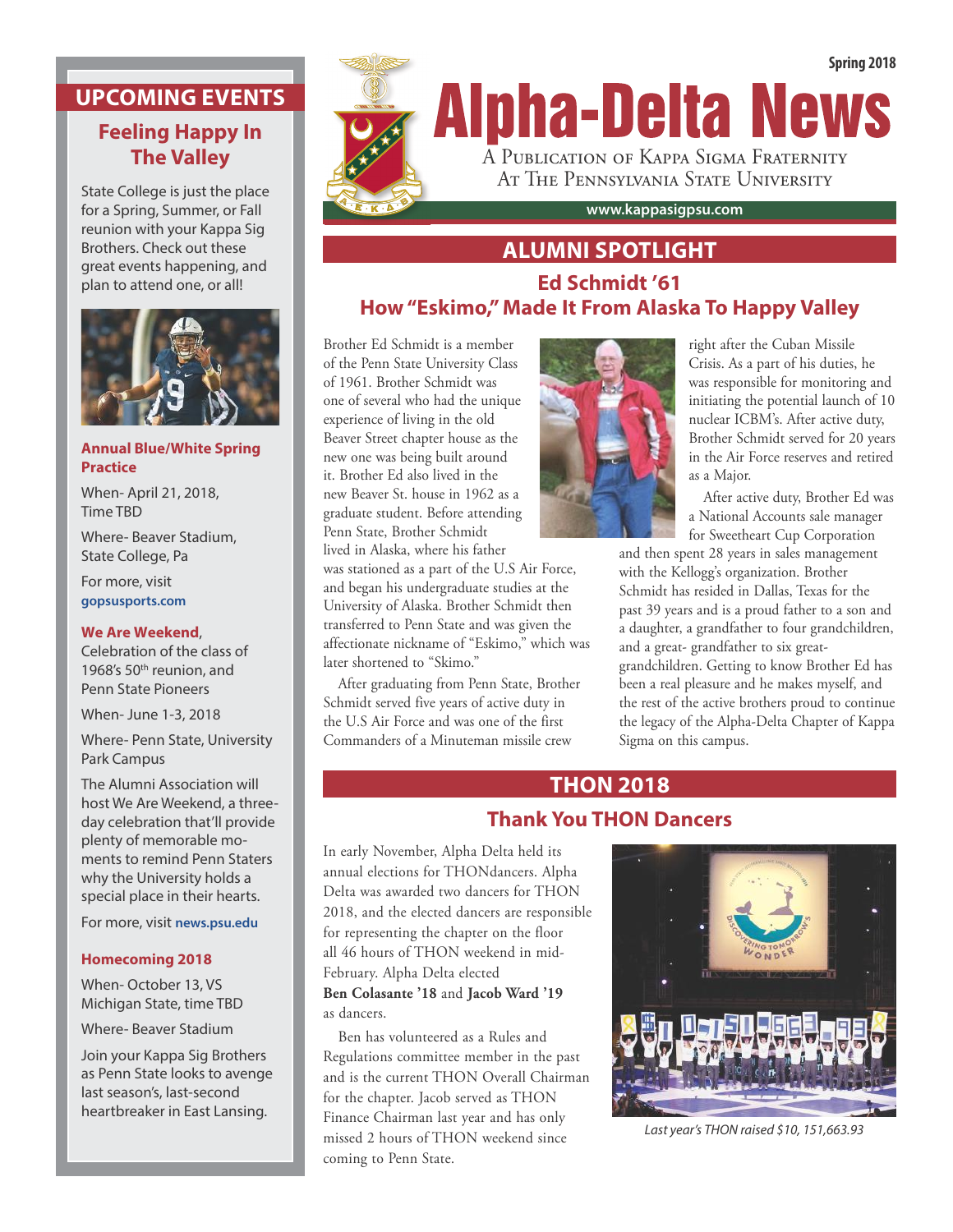## **ALL HAIL THE KING!**

## **Kappa Sig Alex Shockley Crowned 2017 Homecoming King**

If you were at 2017's Penn State Homecoming game against Rutgers, you saw first-hand one of our very own crowned this year's Homecoming king!

Alex Shockley, a junior, says "It was a great honor. It was just a true representation of what I hope to achieve at Penn State. It showed I wanted to make a difference and do that to the best of my ability…I was able to say, wow, Penn State is proud for me to be a student, and I'm proud to be at Penn State."

Shockley rushed during his sophomore year. After coming to Penn State, he was trying to find his way, and became involved with a lot of groups and activities. However, he says he "didn't really find a core group of guys [he] could reach out to, [who would] always be there when [he] needed them." Growing up without a brother, Shockley says he was able to find the sense of brotherhood and community he was looking for at Kappa Sig almost immediately.

So far, he notes, "It's been great. I was really involved in my sophomore and junior years. I'm also really involved in student government, so my time [with the fraternity] is more limited now…The guys in my fraternity and pledge class are my best friends. I lived in the house last year and it was a great feeling when I had a busy day…to go home and just sit down with my brothers and talk about my day and how we were feeling and let off steam. I couldn't have asked for anything better. Joining a



fraternity was my best decision of my college career…"

However, Shockley also admits the face of Greek life at Penn State is changing, and that could be a good thing. With many fraternities founded on a certain value, tradition, need or common theme, returning to these roots is something Shockley sees a need for, and these traditions should motivate recruits to join.

"If you want a group of guys who really can bond over different things and come together from all different areas of life, that's why you should join a fraternity," he says. "I think it's essential that every fraternity goes back to the reason they were founded and compare that to the reason people join now. There is a very large population out there that join Greek life to party or have a social setting, which isn't necessarily wrong, but the root of why they join should be

the original reason the fraternity was founded…Chapter leadership needs to take that into consideration now. If someone isn't willing to recognize the four colors…maybe they don't deserve to be a brother. Look for quality, not quantity…of men."

Shockley also admits that the undergrads need the Kappa Sig alums now more than ever, particularly with all the rapid changes coming to Greek life. "It's important to evaluate our history and what Kappa Sigma used to look like, and what it looks like now. We

still believe in Kappa Sigma… When a fraternity has the great support of alumni, it's the best it can be. I think it's so essential that alumni come back to speak to us and reach out to us. They have gone through what we have gone through. They're a resource for now and the future."

Shockley is a hospitality management major, and his primary extracurricular activity has been student government, with roles as vice president of the student body, speaker of the assembly, student senator and more. After graduating with honors, he plans to work at Hilton Global Headquarters, in McLean, Va., as a coordinator in the corporate responsibility department, combining his love of philanthropy with his love of hospitality, working on issues regarding sustainability, environmental impacts, community relationships and more.

## **CHAPTER PHILANTHROPY**

#### **Military Heroes Campaign**

Last April, Alpha Delta chapter began what it hopes to be an annual tradition. Brother **Mark Shust '20** had the idea to unite all of Penn State Greek Life through a fun philanthropy event. The first-annual Greek Life Color Run brought together almost 20 fraternities and sororities as well as raise almost \$4,000 for Military Heroes Campaign.

A color run is an electrifying 5K run where there are paint stops along the way where participants can splash themselves and other participants with

paint powder. The run started at the Alpha Delta Chapter house and three other fraternities participated as paint stops. Once participants ran through all the paint stops they returned to the front lawn at Alpha Delta to continue the paint party. All the



participants and volunteers enjoyed the event and students hope that the Greek Life Color Run will continue as a staple of the spring semester.

Hoping to make the second-annual Greek Life Color Run and event bigger success than the first year, Alpha Delta is looking to get alumni, friends, and family involved. Alpha Delta is looking for general advice about making the Color Run as successful as possible, as well as assistance with collecting event materials such as paint packets, advertising, and custom t-shirts

for the event. If you would like to get involved or learn more about the second-annual Greek Life Color Run benefiting Kappa Sigma's Military Heroes Campaign please contact Mark Shust at **markshust5@ gmail.com**.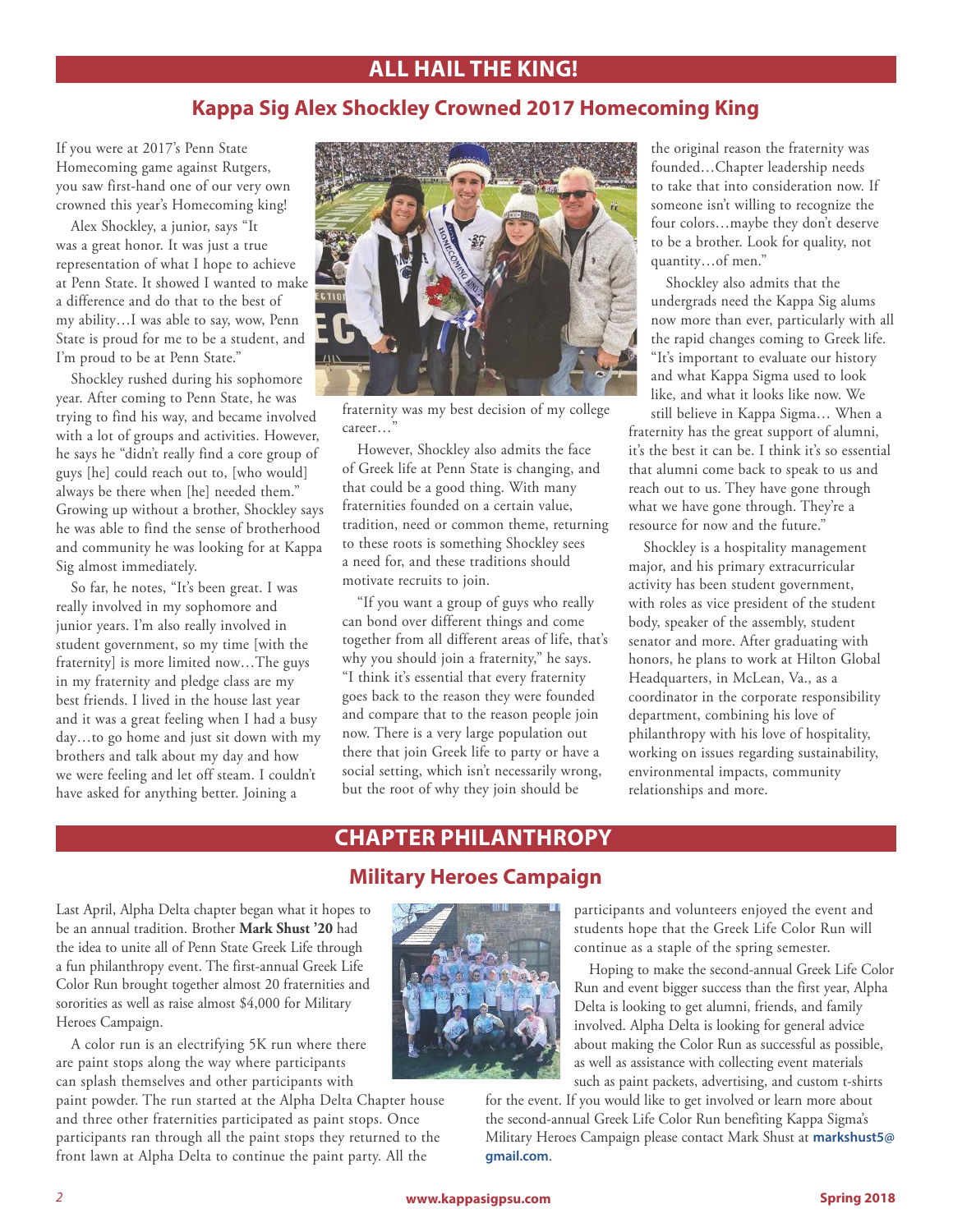#### **RUSH 2018**

#### **Starting Rush Off on the Right Foot and Getting to Know the Rushees**

The spring 2018 Rush period began on Monday, January 15th. Traditionally, the only events allowed during the first week of rush are Zone Days. Each Fraternity is assigned a day during the week where they can meet potential Rushees and offer them a tour of the Chapter House. Zone Days are determined based on the geographic location of each Fraternity. Alpha Delta's Zone Day was on Thursday, January



18th. Over 150 Rushees came to see what Alpha Delta had to offer.

This semester, freshman who have accumulated at least 12 credits in the fall are eligible to rush and in total, almost 1,000 students have signed up to rush this semester. Alpha Delta is looking to recruit its largest pledge class in recent Chapter history. The benefit of a larger pledge class is to offer the opportunity to be molded into a Kappa Sigma gentleman to as many students as possible.

However, quality is always more important than quantity and it's inevitable that some potential pledges will not meet the high standards that are required to be deemed worthy to wear the Badge of the Order.

The goal of each Alpha Delta rush event is to allow the Brothers and rushees to get to know one another. Through our events, rushees are able to get a glimpse of what it's like to be a gentleman of Kappa Sigma, and the actives get to meet their potential new Brothers for the very first time. Rush Chairmen spend a lot of time and energy planning and organizing the perfect events to bond Brothers and rushees together.

Spring Rush Chairmen **Drew Tochterman '20** and **Joey Nocera '20** decided to take advantage of a respite from the frigid State College weather and held a barbeque on Saturday, January 20th. Rushees were treated to burgers and hotdogs while getting to know the brothers of Alpha Delta quite a bit more.

On Wednesday, January 24th, Alpha Delta held a wing eating competition for the rushees. Drew and Joey must be following the old saying "The quickest way to win a rushee over is with free food." Keep up the great work and finish the rush season out strong, Drew and Joey.

## **ANNUAL FUND UPDATE**

#### **Rob Vrablik – Alpha Delta Brother of the Month** *Alpha Delta Goes Above and Beyond*



Awards Chairman, **Alex Cheesman '18,** decided that he wanted to reward brothers who go above and beyond for Alpha Delta, whether it is in the classroom, with the duties of their chair position, or just in general service to the chapter. Each month one brother will be selected for special recognition for going above and beyond and exemplifying the four pillars of Kappa Sigma; Fellowship, Leadership, Scholarship, and Service. The brother of the month is **Rob Vrablik '18**. Brother Vrablik is a senior and

is graduating at the end of the semester. Rob was initiated in the Spring 2016 semester and practices the Kappa Sigma virtues taught to him by Pledge Educator **Niko Kotsaftis '18** way back when. Even as a senior preparing for life after Alpha Delta and Penn State, Rob continues to be one of the most heavily involved brothers, rarely ever missing a service event or a chapter meeting. Thank you for being a proud gentleman of Kappa Sigma and may success attend your efforts Brother Vrablik.



#### **KAPPA SIG FLASHBACK ARCHIVE**